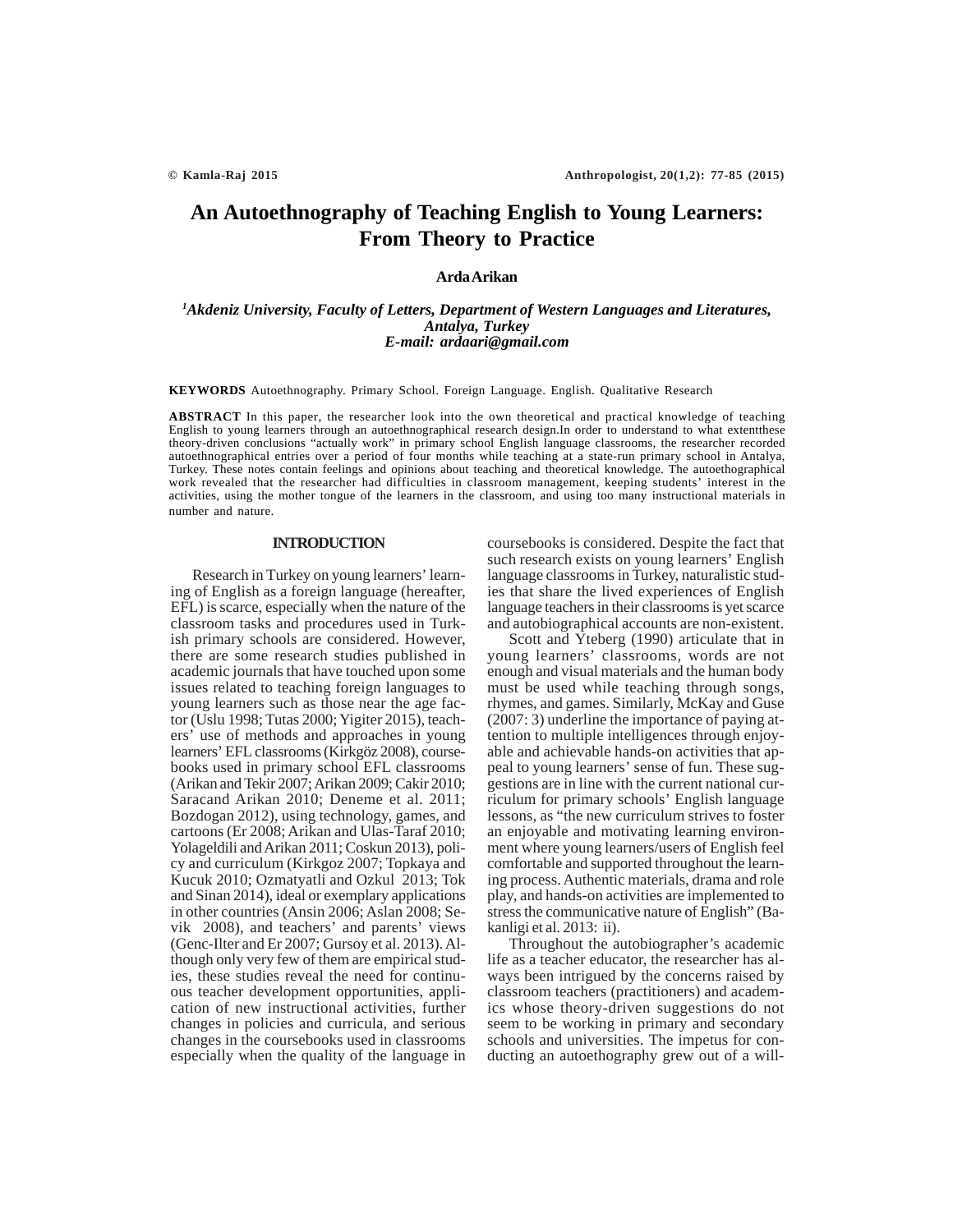ingness to understand to what extent theorydriven conclusions work in primary school English language classrooms. Similar to Ryan's (2012) visit to another country that enabled him to be a teacher rather than a student, the researcher found himself in another land with a new role. Moving from university-level English language teacher education classes to young learners' English language classrooms was a juxtaposition of the "theory" he taught especially in his "Teaching English to Young Learners I and II" courses and "practice," the act of being in a young learners" classroom. Looking into experiences in this change of spaces and roles, the researcher tried to find answers to a single question, that is, "what are the experiences of a researcher who is a teacher educator while teaching 3rd graders in terms of what he previously considered to be true from a theoretical viewpoint?"

### **METHODOLOGY**

## **Research Design**

While the researcher's previous duty was writing books and papers and teaching prospective teachers of English how to teach English to young learners, in the latter profession, the task of the researcher (now an autoethnographer) was to teach English to children directly. Hence, the autoethnographer faced the reality of teaching kids in a way to understand what actually happens in young learners' English language classrooms in Turkey rather than passing largely theoretical knowledge unto prospective teachers who would teach English in the future.

Autoethnography is a branch of what is elsewhere called social anthropology. In social anthropology, As Guvenc (1991) claims, researchers enter a society, or a field, and without being contented with mere observation, they constantly ask questions, collect data on the subject under study, prepare hypotheses, and perform experiments. An autoethnography focuses on one particular aspect of being and how it was achieved in interaction with the socio-cultural contexts by exploring one's "learning experience, struggles, solutions, failures and successes" (Kaveh 2012: 7). Ricci (2003: 594) states that by reading an autoethnography, the reader can "experience something new" so as "to feel, to learn, to discover, to co-create" (p. 594).

78 ARDA ARIKAN

As Ellis (2004) articulates, an autoethnography is an approach to research and writing that seeks to describe and systematically analyze (graphy) personal experience (auto) in order to understand cultural experience (ethno). An autoethnography focuses on one specific aspect of who the person currently is and how he/she has reached this point in his/her life (Lapidus et al. 2013: 27). In other words, in an autoethnography, the writer (autoethnographer) writes about a single case in her life. Although moving from the self, as Corbett (2003: 108) argues, an ethnographic observer can "start to work towards larger generalizations that can later be checked against interviews and library research" while such research can make the ethnographic researcher put herself into the place of others.

Ellis et al. (2011) claim that autoethnography combines characteristics of autobiography (writing about one's past) and ethnography (studying a culture's practices) so as to produce aesthetic, evocative, and thick descriptions of experience. Bochner and Ellis (1996) write that "Ethnography is what ethnographers do. It's an activity. Ethnographers inscribe patterns of cultural experience; they give perspective on life. They interact, they take note, they photograph, moralize, and write" (cited in Lapidus et al. 2013: 28). In that sense, autoethnography is an amalgamation of print, audio, and visual documents produced by a researcher who aims to provide readers with a complete picture of a single problem or case.

When it comes to reporting findings, as Raab (2013) argues, "autoethnographical writing highlights action, dialogue, emotion, embodiment, spirituality, and a sense of self-consciousness" (Raab 2013: 2). Hence, it can be said that autoethnographical research studies try to find answers to researchers' heart-felt questions that stem from their tangible problems within a specific society. In their autoethnographical research, Lapidus et al. (2013) mention In this auto ethnography of an L2, Ryan (2012) juxtaposes his experience as an L2 learner with his experience as both an ESL teacher and a graduate student. While this juxtaposition leads him to question some of the methods that L2 teachers use, through his autoethnography, he re-examines his identity as an L2 learner/teacher.

The state school in which this research took place is situated in Konyaalti, Antalya. The majority of the students enrolled at the school are from middle and upper-middle class families and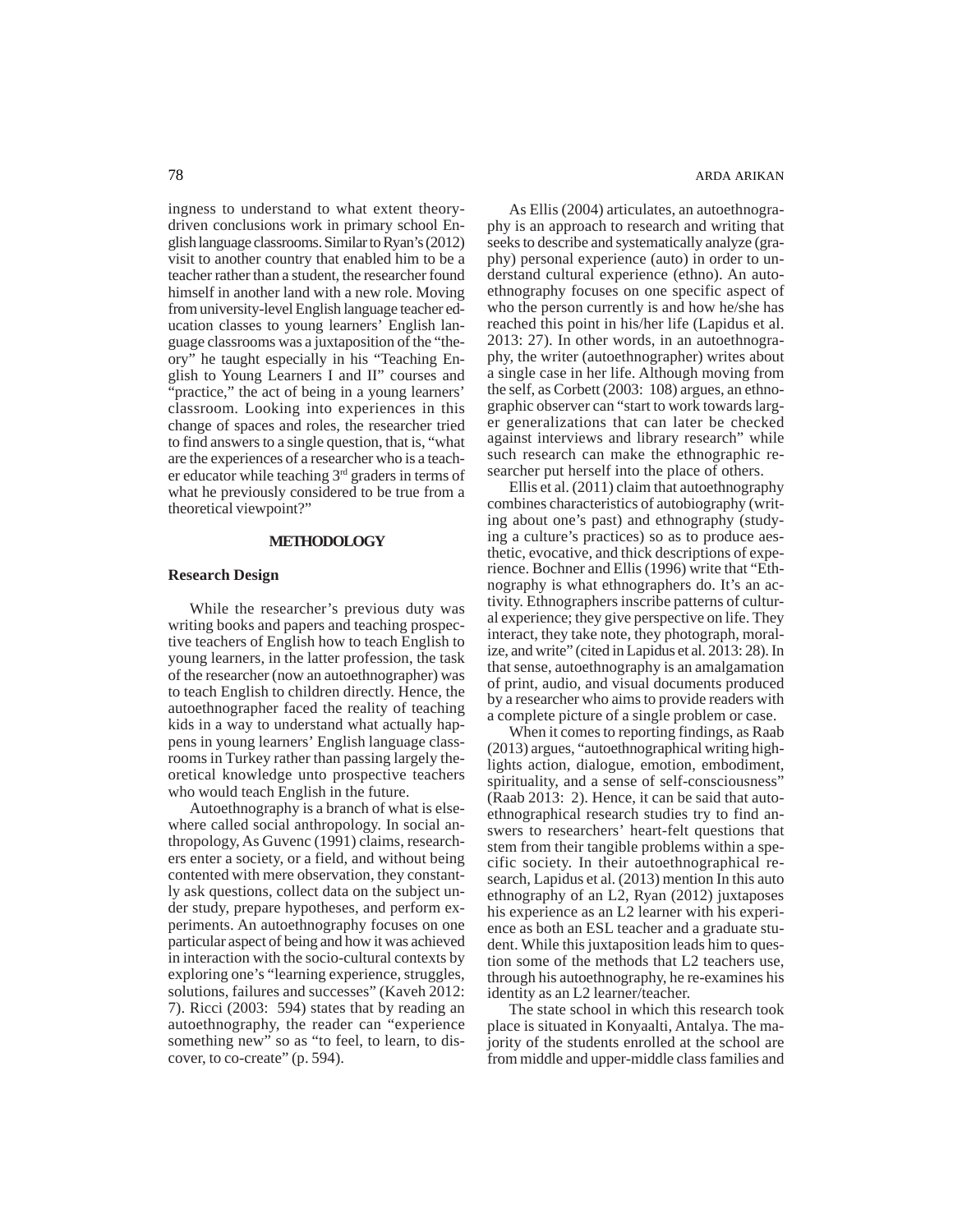the technological equipment in the classrooms is up-to-date and in use. The classroom teacher is a smiling, positive, and energetic man in his mid-thirties and is loved by the students very much as personal observations have shown. He is attentive to students' problems and is good at his content knowledge as in-class observations and conversations with some parents and teachers put forward. Students involved in the research are  $3<sup>rd</sup>$  graders who are 8 year olds.

### **Data Collection Instrument and Procedure**

The researcher kept a research diary throughout his involvement in the young learners' classroom. According to Fox et al. (2007: 148), a research diary "is a comprehensive record of the research process and contains a reflection on that process." The autoethnographies were written over a period of four months (one class-hour per week). The researcher took notes of his feelings and opinions about classroom teaching and re-read them on a daily basis, commenting further on these notes, the whole of which has become the data in this research.

Issues of reliability, validity, and generalizability have been a concern for qualitative research studies. Ellis et al.'s (2011) discussion of the issues of reliability, validity, and generalizability may shed light on what makes this particular autoethnographical paper reliable, valid, and generalizable. Reliability, in qualitative research, refers to the narrator's credibility. In that sense, the researcher/author should give sufficient amount of "factual evidence" from his or her experiences in order to make the conclusions reliable by constantly asking himself/herself "Does what I write make 'me' believe that this is actually what happened to me?" (Bochner 2002: 86). When the issue of validity is considered, "verisimilitude" is a key concern that affects the scientific quality of any qualitative study. Evoking a feeling in the readers' minds that the experience described is lifelike, believable, possible, and true makes up the core of the issue of validity. The autoethnographical writing must connect readers to writers while providing continuity in their lives. In order to make an autoethnographical writing valid, the researcher/author should ask, "Does the story enable the reader to enter my 'subjective world'?" (Plummer 2001: 401). Finally, as is the case in any research study, readers compare their lives to the autoethnographer's, by thinking about how the writers' lives are similar and different and the reasons why, and by feeling that the stories have informed them about unfamiliar people or lives (Ellis 2004; Flick 2010). Hence, an autoethnographical writing should give the reader a sense of the feeling that what is read would be experienced in the majority of similar cases or contexts so as to claim that the findings are "generalizable." To do that, the researcher shared his journal entries and their analyses with a professor who had also been teaching "Teaching English to Young Learners I and II" courses. With her oral feedback, the researcher finalized his analyses and shaped the paper accordingly while ensuring that his findings are based directly on his teaching experiences.

# **RESULTS**

The researcher's conversations with the classroom teacher pointed at some problems associated with the class. The teacher evaluates the students as highly motivated kids, most of whom are very energetic and outgoing learners. The problems he comments on are mostly related with the classroom atmosphere itself. First, the classroom teacher is not happy about the class size. As he claims, there are 37 students in the classroom, which negatively affects the time the teacher can allocate to each learner. Similarly, this large class size increases the noise created by these learners, bringing classroom management problems. Second, the teacher has problems with attaining instructional materials because of financial reasons. Although he wants to make use of a variety of instructional materials, the school has minimal budget, which requires parents to share the burden of some costs. Finally, the teacher's observations in the researcher's own classroom teaching revealed that he was happy about practices of making the students speak, sing, and play instructional games in English rather than asking students to "write or copy down" what is on the board. In one chat during the break, he confessed that he "was taught English primarily through reading and writing which gave [him] a passing score in the KPDS/YDS exam, but could not enable [him] exchange a few words with tourists in Antalya." He finally said "I am so happy that my students are talking in your classes all the time. Some of them have started greeting me in English with a grin on their faces. I like their progress and enjoy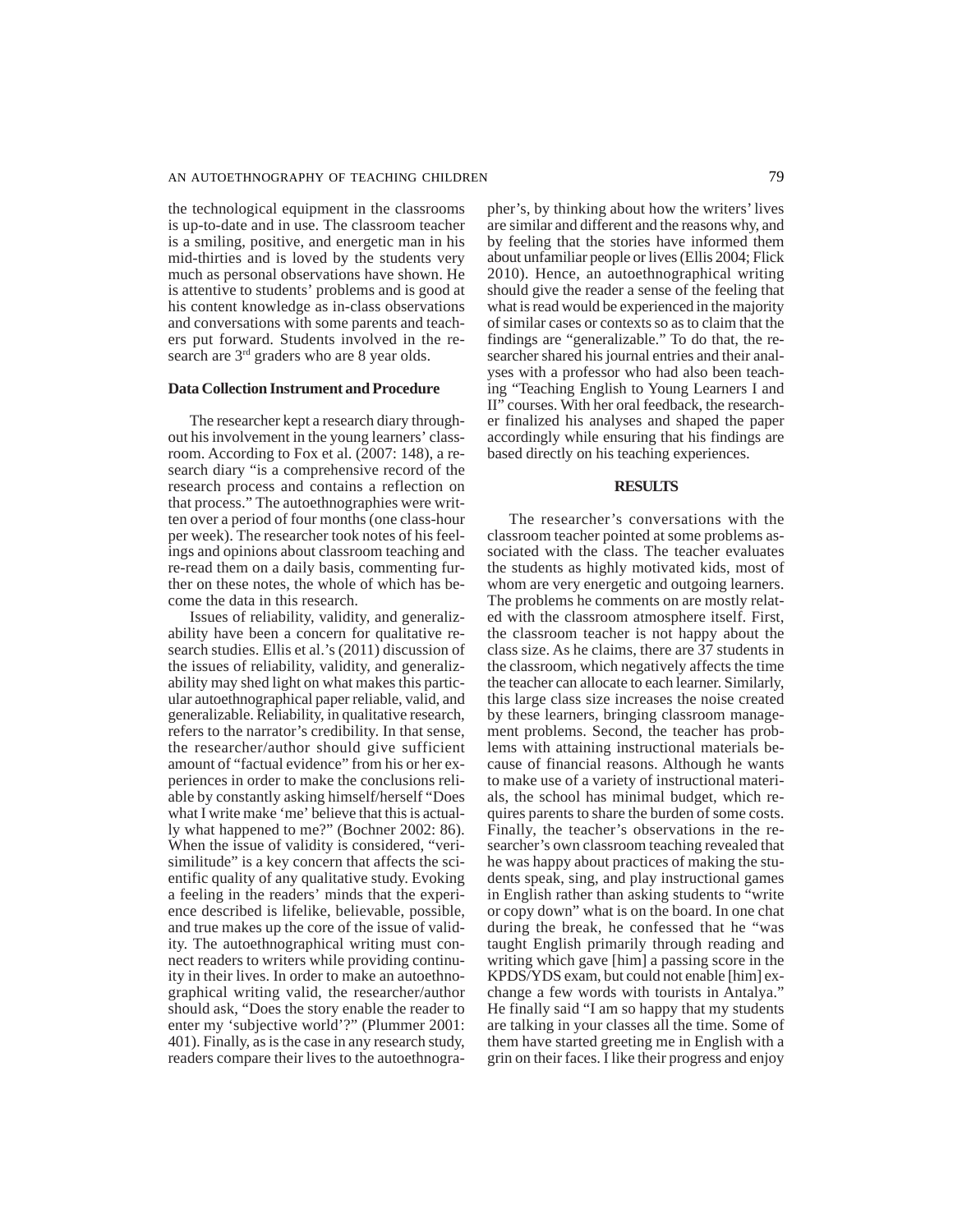sharing happiness. I wish I was taught this way." Apart from these, the major themes revealed through analysis of the data are given and discussed below.

# **Theme 1: Classroom Management**

The major theme present in the notes is about the whole setting that was new to the researcher. Primary school classrooms, he came to see, have almost no similarity with university level classrooms. Comparing university level classes with young learners' may sound awkward, but reading the notes can help the readers understand:

*"Teaching English is not the only thing I do in this class. In the middle of joyful singing activity, a girl came up to me running, hugged and said 'I love you!' I responded, not knowing what do, 'Thank you!' [The knowledge I gained in the US concerning teachers' bodily contact with young learners made me feel uncomfortable because I was not sure if a student's hug was normal.] She then said to me 'You smell like my father!' to which I responded 'Maybe we use the same cologne.' Her answer made me feel awful as I turned red with embarrassment 'No. My father smokes, too!' I never went into the classroom having smoked a cigarette again."* (November 2013)

This made the researcher realize the importance of "attitude goals" in addition to the "content goals" in course planning, as well as the importance of the body of the teacher in young learners' classrooms. As can be seen in the extract above, the researcher came to understand the importance of the psychology of learning with young learners as well as the importance of attitude goals rather than cognitive ones. His experiences revealed that attitude goals often remain in the background in many young learners' classrooms while they were not even considered to be important in adults' education.

In the autobiographical notes, the researcher's shortcomings as a teacher with "deep" theoretical knowledge but "shallow" practical knowledge and experience have appeared in a way to exemplify his frustration as though he was a novice teacher in the classroom:

*"I am exhausted. These kids… They did not stop for a second. There was nothing but a horrible chaos in the classroom. They rarely listened to my instructions such as "be quiet!" but, to my surprise, one of the students yelled* *out "be a flower" and I remembered! I yelled out "be a flower!" and then the students started cooling down and stopped walking around in the classroom. I learned the best of my new classroom management skills from a student! She was a life-saver."* (November, 2013)

Students' prior knowledge of English has contributed to the problems associated with the researcher's poor classroom management skills that could not put an end to the chaos in the classroom. He wrote:

*"Two or three students have already learned some English before. They are my spoilers. They are the first to answer my questions and often times others repeat what these knowledgeable ones previously have said"* (December 2013).

This situation that signals a problem with young learners' proficiency or knowledge levels suggests putting young learners into groups based on their levels. At first this seems like a minor detail, despite its importance, because of the fact that the practice of teaching English to young learners in Turkish primary schools is new and there are many other pressing problems such as crowded classrooms, quality of materials, and teachers. However, it is expected that this issue will be discussed in the future as time passes and as teachers start complaining about similar problems. The researcher had already known, theoretically at least, that young learners at the age of eight or nine were aware of and keen on following the rules and they had especially enjoyed making sure others followed the rules as well. In the middle of a settle-down activity, a coloring activity to be more exact, a group of students started yelling to attract attention. This moment is reflected in the notebook as follows:

"They were behaving like those adults in the parliament. I saw them pointing at a kid and yelling furiously "He changed his seat! He's not sitting in his own seat!" My initial reaction was to let that student sit wherever he wanted as I said, how ignorantly, "It's okay. He can sit wherever he wants." This intervention of mine made all the upheaval worse as a couple of students approached the poor nomadic student in a protesting manner. Having asked a student in the front row about what exactly was happening, I was told that it was a rule that no one could change his or her seat in the classroom. How on earth could I know this? I asked the student to return to his seat and as he did as he was told, things started to be more manageable" (March 2014).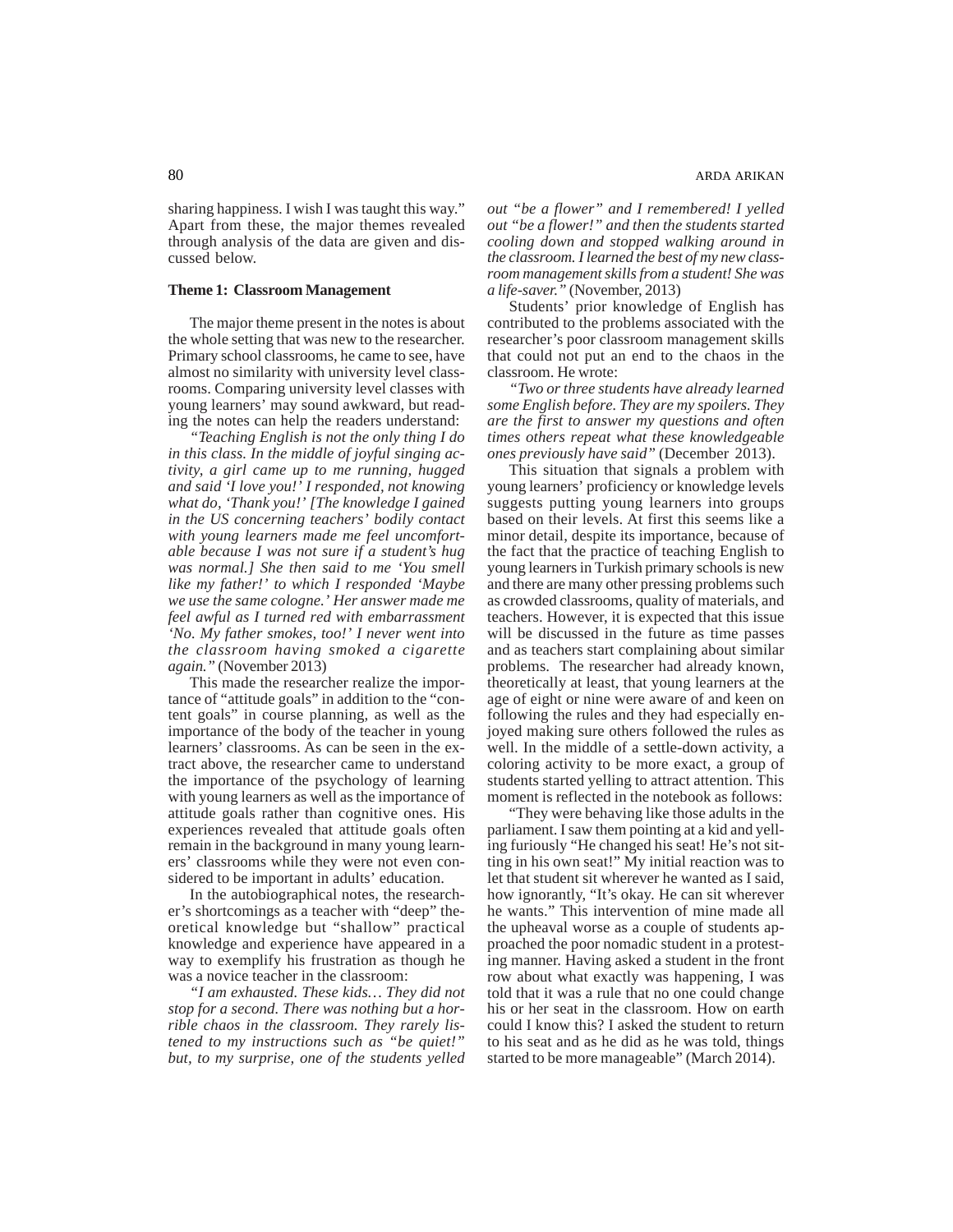### AN AUTOETHNOGRAPHY OF TEACHING CHILDREN 81

This paper has shown that classroom management is of utmost importance, a notion that is also mentioned in the literature as an important point to consider. Linse and Nunan (2005: 187) write that "one of the biggest challenges facing teachers of young learners is classroom management" simply because "creating the balance between a caring environment and one where there is control is not an easy task for any teacher." In that sense, the researcher has realized that, despite he had taught classroom management skills to prospective English language teachers, experiencing young learners' classroom atmosphere showed the dimensions and depth of classrooms' organic activity that requires the teacher's use of appropriate classroom management skills.

### **Theme 2: Attention Span**

A second theme that is displayed in the notes is about young learners' attention span. Despite the fact that there is no certain amount of minutes mentioned about young learners' attention span, the researcher came to see that they did not focus on a task more than three or four minutes. His first shock is described in the notes as follows:

*"Who said children have short span of interest? These have none. I need five or six activities or tasks per class hour to keep them busy. Not two or three! They sang the song only twice. I had allocated 15 minutes for this song. We could sing, dance, and do Total Physical Response activities. They were supposed to sing it for at least six times, but after the second round, they were back to their own worlds"*(December 2013).

The classroom teacher, during informal chats, stated that his students' attention span has severely dropped during the last few years. He stated that their "attention span was around ten minutes when [he] first started teaching almost thirteen years ago, but now it has dropped to five minutes maximum." This experienced teacher's observations must be studied carefully because this situation is also expressed in the notes as follows:

*"Something must be done immediately by parents and the Ministry of National Education so as to increase these learners' attention spans. It feels like almost every student in this classroom is suffering from some sort of an at-* *tention deficit disorder. The class teacher once said that these students are always like that in all subject matters. Imagining these learners at work and still being able to learn makes me feel amazed. Their noise both tires me while making me feel like they can never learn in such a noisy classroom that is in constant turmoil. To my surprise, many of them pick up some words and expressions I want to teach quickly, but one problem remains! Because I cannot hear every student individually, I cannot really figure out who is learning what and to what extent. I think I must get used to their learning habits, which have no similarities with my university level classrooms."* (April 2014)

# **Theme 3: Materials**

Materials appeared as the third theme in the notes. As time progressed, the researcher started to enter the classroom with a huge bag filled with a big plastic ball, some sock-puppets, ready to use worksheets, magazine cut-outs, self-made flashcards, and a USB full of songs and cartoons for young learners' English language classes. It was quite a curiosity-raising experience for the students to see the researcher's hands going in and out of this bag since this movement could determine the level of fun they would have right after the materials were taken out. For the majority of the boys, the plastic ball was the best material, while the girls opted for songs with videos. While this bag provided a variety of materials, the act of bringing and searching in this bag in the beginning of each lesson itself became a ritual for the class to wait for in amusement. One particular frustrating experience occurred when the researcher brought an insufficient number of copies of worksheets. Those students who were not handed a copy acted furiously and were in panic as though they were taking a serious exam that required them to participate. This experience is reflected in the notebook as follows:

*"Never bring insufficient number of copies into the classroom! One or two students were crying out by saying "What are we going to do? We cannot do the work." A couple of those who were not given a copy were looking at those with materials in a scornful manner and many more were standing up and raising their hands to ask for an explanation or to protest the awful, heartless teacher of theirs. Thank goodness the classroom teacher was there for help! He*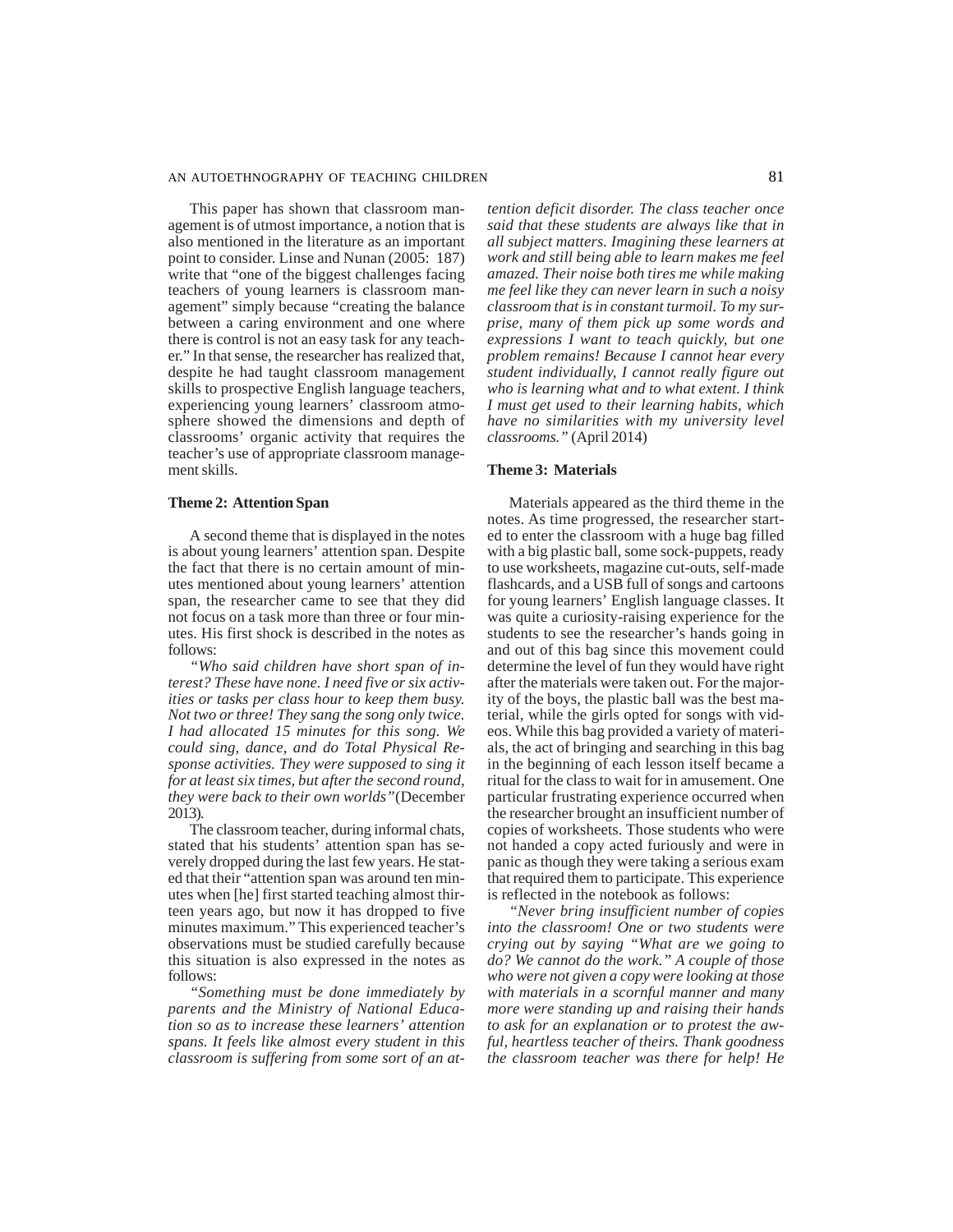*ran down and brought some extra copies into the classroom all the while I was trying to settle down those who were feeling left out."* (February 2014)

One of the most important themes that emerged in these experiences with young learners has great classroom implications especially in terms of skills development. The researcher observed over and over again that writing words on the board spoils young learners' pronunciation. He noticed that when he didn't write the words he was teaching on the board, students pick up pronunciation easily. But as soon as he wrote the word on the board, they started pronouncing what they saw, which results in mispronunciation.

One interesting change seems to have occurred during this process as the researcher came to find practical solutions by using his "developing practical knowledge":

*"Ha ha! I got it! After the second time of listening, as soon as I see that they become aloof to my beautiful songs, I attract their attention by dramatizing, using the masks I brought, miming, and jumping up and down! I walk around the classroom like the town's clown, but we all seem to enjoy it. We can now sing a song a few times more. As soon as their interest in the song fades, I start jumping up and down"* (March 2014).

Another theme related with materials is a bit confusing. Here are some of these young learners' questions related with an activity by Ozer and Kaptan (2010: 37):

- Are we going to count these windows one by one or as a whole? (Tr. Bu pencereleri tek tek mi sayicaz yoksa butun butunmu?)
- Are we going to count the erasers behind the pencils, too? Because they are erasers, too. (Tr. Kalemlerin arkalarindaki silgileri de sayacakmiyiz? Onlar da eraser cunku.)
- Are we going to count the books in the bookshelves? But it takes too much time then. (Tr. Dolaptaki kitaplari da sayacakmiyiz? O zaman çokvakit alir ama.)
- Are were going to count the seats of the desks? (Tr. Desklerin oturma yerlerini de sayacak miyiz?)
- Are we going to count the windows of the bookshelves? (Tr. Dolabin camlarini da window diyesayacak miyiz?)

Hence, from the researcher's point of view, although this activity was simple and not problematic to apply, it was challenging for the students and applying it in the classroom brought serious and unplanned problems.

The researcher came to realize that understanding school culture as an organic entity is necessary for a teacher, especially when instructional materials are considered. In the sequencing of the topics, functions, and activities to be taught the topic "shapes" was the final topic of the semester's work. However, soon after beginning the topic "weather," with which the students learned some adjectives such as hot, cold, sunny, windy, etc., the researcher saw the board right across the classroom on which the students' projects on shapes were mounted. Furthermore, one week after the realization that they were studying the shapes, the researcher noticed that students were preparing 3D models to foster their knowledge of the shapes. This helped his understanding that he could have studied the curriculum offered at school and designedhis own lesson plans in a way to make use of the learners' growing knowledge, similar to what is elsewhere called interdisciplinary curriculum. The researcher conceptualizes this missing opportunity as a serious error that caused a loss of great opportunity that could activate the learners' background and evolving knowledge in a way to concretize what is learned and taught in classrooms.

### **Theme 4: Physical Structure**

An analysis of the notes reveals that, apart from those issues related with the researcher's own shortcomings as a classroom teacher, classsize itself seems to be the root cause of the problems he faced. The researcher used to believe that students at this age easily picked up pronunciation and he made sure that he was well prepared in the pronunciation of each and all of the words taught. However, although he could hear some mispronunciations in the classroom, he could not make out who was saying what. This made timely interventions impossible especially because of the large class squeezed into a small classroom.

This physical structure, as experiences suggested, did not leave any room for working with the learners who needed constant attention and feedback, which has been accepted as a norm in young learners' English language classrooms. To this end, Harmer (2007: 83) notes that good teachers at this level must "work with their stu-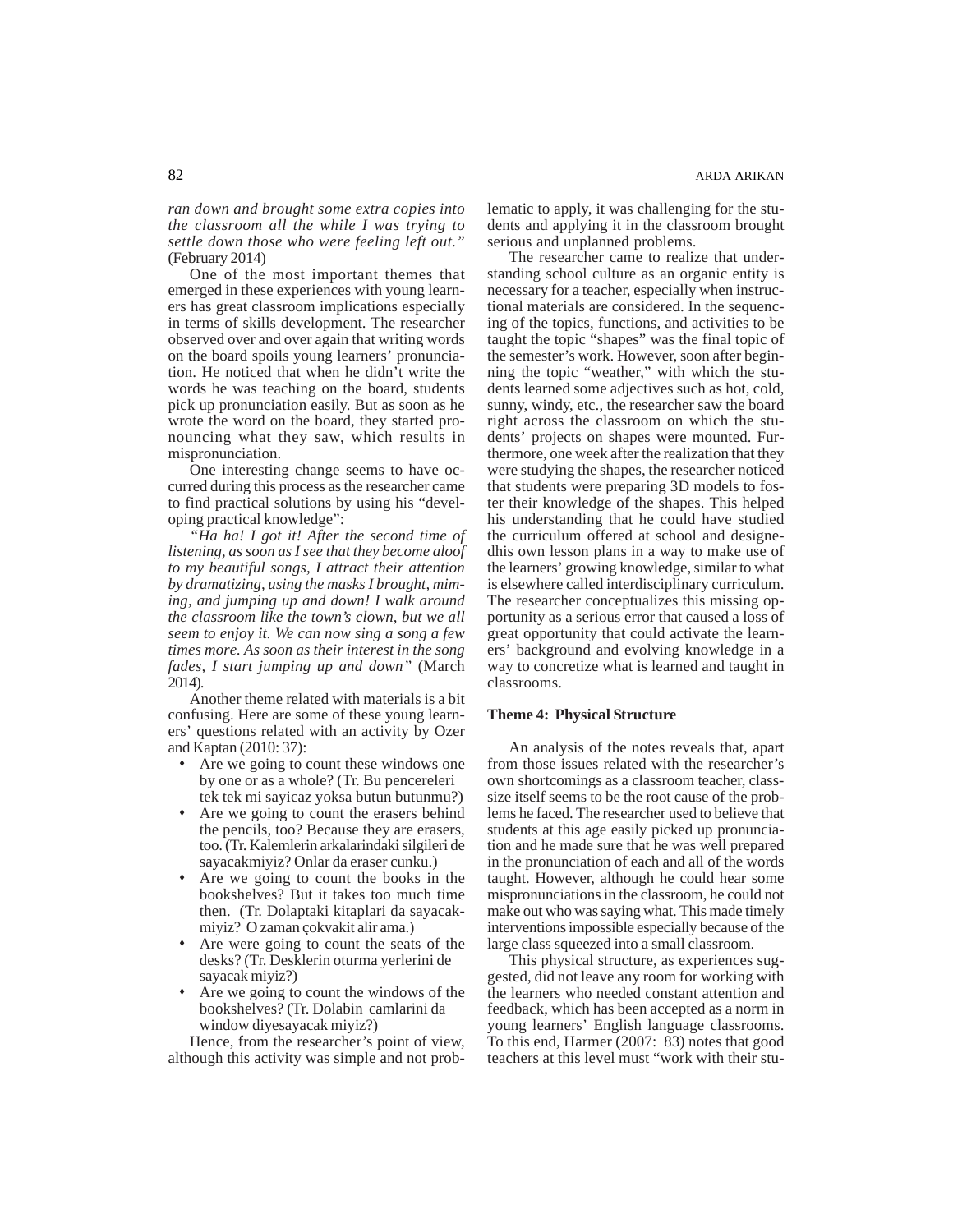dents individually and in groups, developing good and affective relationships," although the physical structure of the classroom in which the researcher worked cannot allow teachers to work with young learners in a robust manner.

#### **DISCUSSION**

In this paper, the researcher's (autoethnographer's) knowledge of teaching English to young learners is taken as the case to be studied. The emphasis is on the change of the researcher's context-dependent knowledge as he moves from his role as a teacher educator at a university to a classroom practitioner in a primary school. The single most important issue that emerged from this study is that the theory and practice of teaching English to young learners are not always incompatible. The researcher (autoethnographer) isaware that what he called his"theoretical" knowledge that did not fully work in the classroom may stem from shortcomings as a primary school teacher because of his being new to this setting. Despite this, he believes that an unfavorable classroom atmosphere dominated, such as lacking a carpet on which students could sit and play. These were the main factors triggering problems. Such negative realities were also discussed by Ansin (2006: 19) who concluded that "ideal teaching methods and techniques require ideal teachers and ideal classrooms. Our severely crowded classrooms make ideal foreign language teaching difficult to attain."

Although the researcher has considered the truth value of what he called theoretical and practical, it should be marked that beliefs as teachers and researchers are constructed and interwoven in an inseparable manner. As Raab (2013: 3) suggests, an autoethnographic research "paints a vivid picture of the researcher (self) and those he or she is studying (the participants). The researcher presents him or herself to the reader through vivid and carefully crafted character descriptions." The researcher believes, like many others, through this thick and believable description of the classroom interaction and the researcher's previous experiences, issues of reliability, validity, and generalizability, as they pertain to this research, become acceptable. Future research should try to be specific about and sensitive towards teacher-researchers'beliefs and values in similar studies. To do that, autoethnography presents itself as a dynamic research

technique through which the researcher can discover what is within and outside herself as a personal, social, and educational reality.

#### **CONCLUSION**

As was stated in the introduction, very few studies on young learners are empirical in nature. Therefore, many empirical research studies are needed to portray the realities of teaching English (and other foreign languages) in Turkish primary schools. In such studies, special attention should be paid to academics' own theoretical and practical knowledge of teaching foreign language to young learners since, as the results of this paper showed, the theory and practice of teaching foreign languages to young learners differ widely from prospective foreign language teachers' classes to actual primary school settings. Such research results are especially important for academics teaching "Young Learners" courses because within these courses future teachers of foreign languages are prepared for teaching in these classrooms. The researcher's final words on a page in the notebook may epitomize the major challenge faced in that young learners' classroom: "Things could be much better if only there were much fewer students and movable chairs and desks or even a carpet on which we could sit."

#### **RECOMMENDATIONS**

As this paper reveals, classroom experience has a profound effect on an academic's theoretical and practical knowledge of what it means to be a young learners' English language teacher along with understanding many other aspects such as learner characteristics, learning styles, classroom management, materials and curriculum. Such a research endeavor develops an understanding of a teacher's role in educating young learners. Hence, autoethnographical studies should be devised and used by academics who teach prospective teachers how to teach in young learners' classrooms.By doing that, it would be possible to enhance the theory and practice of teaching young learners.

Autoethnography provides a venue for teachers and students to see the classroom in different perspectives, especially as an organic entity. Such research makes teachers examine and reflect upon how they think and work. As class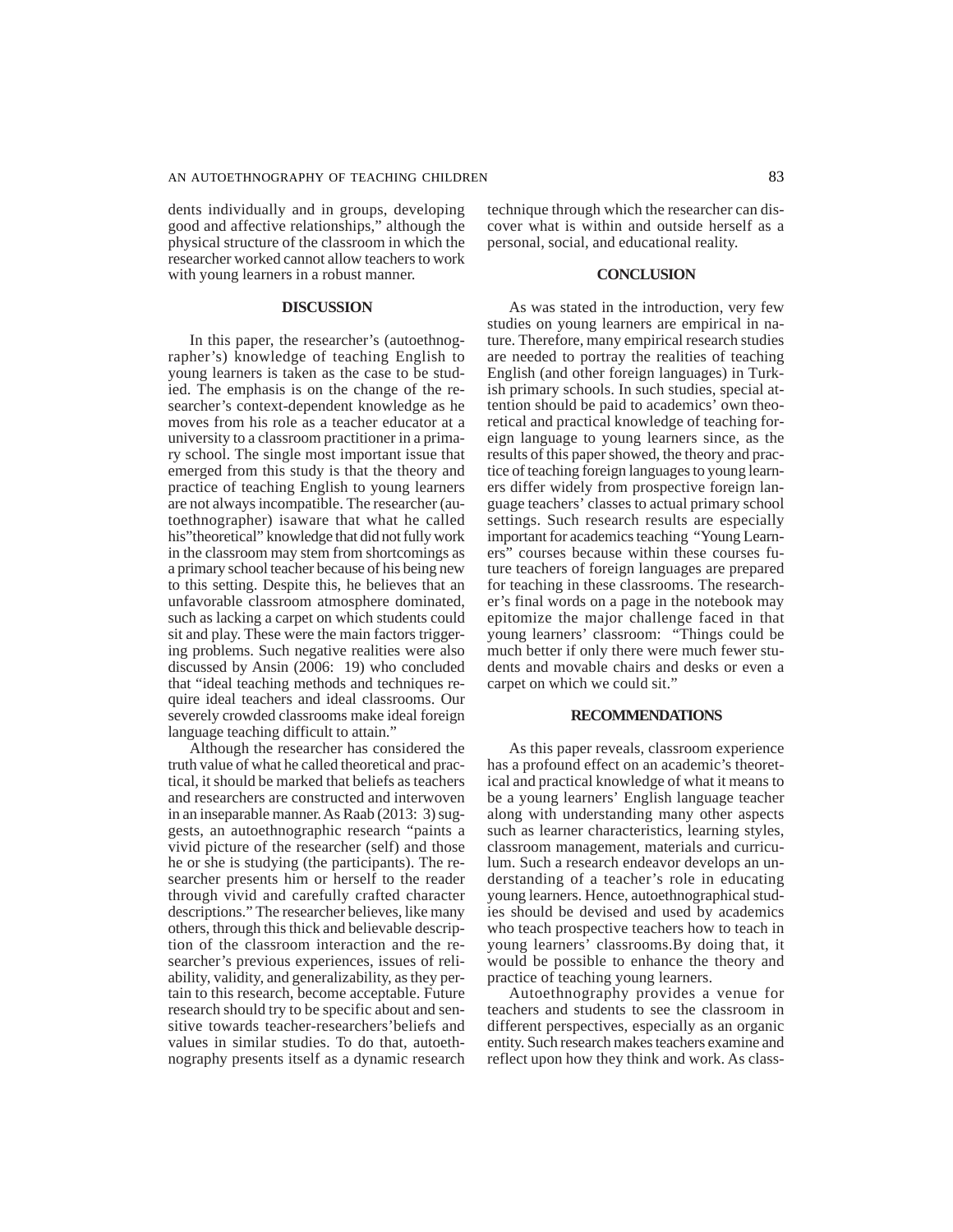room teachers develop their repertoire, they are encouraged to cultivate in themselves a sense of respect and an increased educational role inthe problems faced in practice.

Similar studies should be conducted to understand the true nature of young learners who are always in the process of exploring everything around them. An effective instructor of both young learners and prospective teachers who will soon teach them must give importance to developing effective relationships with these target populations. The best way to start doing this is working with children while testing the value of the theory that binds the practice, carrying such practical knowledge into teacher education programs. This learning process will help academics not only develop theoretical knowledge but also a body of practical first-hand experience that will result in robust learning activities at all levels.

#### **REFERENCES**

- Ansin S 2006.Cocuklarda yabanci dil ogretimi.*Dicle University Journal of Ziya Gokalp Faculty of Education*, 6: 9-20.
- Arikan A 2009. Problems with coursebooks in EFL classrooms: Prospective teachers' opinions. *EKEV Academic Review*, 38: 309-315.
- Arikan A, Tekir S 2007. An analysis of English language teaching coursebooks by Turkish writers: "Let's speak English 7" example. *International Journal of Human Sciences*, 4(2): 1-18.
- Arikan A, Ulas-Taraf H 2010. Contextualizing young learners' English lessons with cartoons: Focus on grammar and vocabulary. *Procedia: Social and Behavioral Sciences*, 2(2): 5212-5215.
- Aslan N 2008. Dunyada erken yasta yabanci dil ogretimi uygulamalari ve Turkiye'deki durum. *Cukurova University Journal of Education*, 3(35): 1-9.
- Bochner AP 2002. Perspectives on inquiry III: The moral of stories. In: ML Knapp, JA Daly (Eds.): *Handbook of Interpersonal Communication*. Thousand Oaks, CA: Sage, pp. 73-101.
- Bochner AP, Ellis C 1996. Talking over ethnography. In: C Ellis, AP Bochner (Eds.): *Composing Ethnography: Alternative Forms of Qualitative Writing*. Walnut Creek, CA: Alta Mira Press, pp. 13-45.
- Bozdogan D 2012.Content analysis of ELT students' digital stories for young learners. *Novitas-ROYAL (Research on Youth and Language),* 6(2): 126-136.
- Coskun H 2013.The importance of educational marble games in teaching German. *Eurasian Journal of Educational Research*, 53: 151-174.
- Corbett J 2003. *An Intercultural Approach to English Language Teaching*. Clevedon: Multilingual Matters.
- Cakir I 2010. The frequency of culture-specific elements in the ELT coursebooks at elementary schools in Turkey.*Novitas-ROYAL (Research on Youth and Language),* 4(2): 182-189.
- Deneme S, Ada S, Uzun K. 2011. Teaching a foreign language and foreign culture to young learners. *International Journal of Business, Humanities and Technology*, 1(1): 152-164.
- Ellis C 2004. *The Ethnographic I: A Methodological Novel about Autoethnography*. Walnut Creek, CA: Alta Mira Press.
- Ellis C, Adams TE, Bochner AP 2010. Autoethnography: An overview. Forum Qualitative Sozialforschung/Forum: Qualitative Social Research, 12(1): Art. 10. From <http: //www.qualitative-research.net/ index. php/fqs/article/view/1589/3095>.
- Er A 2008. Çocuklara yabanci dil ögretiminde sinifiçi etkinlik olarak oyun kullanimi. *Ataturk University Journal of Kazim Karabekir Faculty of Education*, 17: 301-310.
- Fox M, Martin P, Green G 2007. *Doing Practitioner Research*. London: Sage.
- Flick U 2010. Gutekriterien qualitativer Forschung. In: Gunter Katja Mruck (Ed.): *Handbuch Qualitative Forschung in der Psychologie*. Wiesbaden: VS Verlag/Springer, pp. 395-470.
- Genc-Ilter B, Er S 2007. Erken yasta yabanci dil ogretimi uzerine veli ve ogretmen gorusleri, *Kastamonu-Journal of Education*, 15(1): 21-30.
- Gursoy E, Korkmaz SC, Damar EA 2013. Foreign language teaching within 4+4+4 education system in Turkey: Language teachers' voices. *Eurasian Journal of Educational Research*, 53/A: 59-74.
- Guvenc B 1991. *Insanve Kultur*. Ankara: Remzi.
- Harmer J 2007.*The Practice of English Language Teaching*. London: Pearson/Longman.
- Kaveh MY 2012. *Autoethnography.*Unpublished Manuscript. Gorham, ME: USM.
- Kirkgoz Y 2007. English language teaching in Turkey: Policy changes and their implementations. *RELC Journal*, 38(2): 216-228.
- Kirkgoz Y 2008.A case study of teachers' implementation of curriculum innovation in English language teaching in Turkish primary education. *Teaching and Teacher Education*, 24(7): 1859-1875.
- Lapidus A, Kaveh YM, Hirano M 2013. ESL teachers/ ESL students: Looking at autoethnography through the lens of personetics. *L2 Journal*, 5: 19-42.
- Linse TC, Nunan D 2005. *Young Learners*. NY: McGraw-Hill.
- McKay P, Guse J 2007. *Five-Minute Activities for Young Learners*. Cambridge: CUP.
- Ozer SM, Kaptan DA 2010. *Step by Step: English Practice (Book 4)*. Ankara: Kurmay ELT.
- Ozmatyatli IO, Ozkul AE 2013. 20<sup>th</sup> century British colonialism in Cyprus through education. *Eurasian Journal of Educational Research*, 50: 1-20.
- Plummer K 2001. The call of life stories in ethnographic research. In: Paul Atkinson, A Coffey, S Delamont, J Lofland, L Lofland (Eds.): *Handbook of Ethnography*. Thousand Oaks, CA: Sage, pp. 395- 406.
- Raab D 2013. Transpersonal approaches to autoethnographic research and writing. *The Qualitative Report*, 18: 1-18.
- Ricci R 2003. Autoethnographic verse: Nicky's boy: A life in two worlds. *The Qualitative Report*, 8(4): 591- 597.